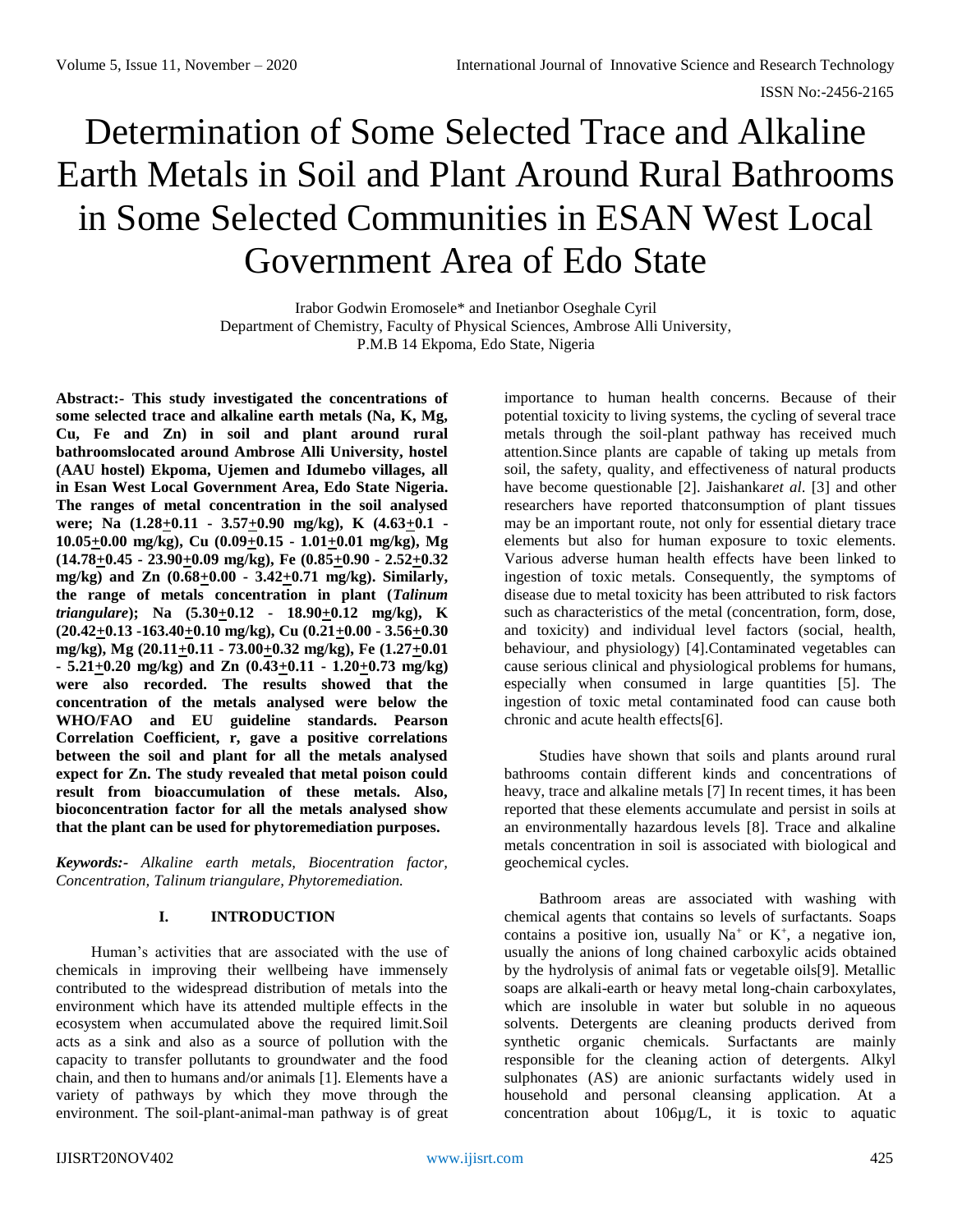animals[9].The accumulation of trace metals around rural bathroom soils is of increasing concern due to safety issues and potential health risk, as well as its detrimental effects on soil ecosystems [10]. The presence of heavy metals at trace level and essential elements at elevated concentration do cause toxic effects if exposed to human population [11]. Food chain contamination by trace metals has become a burning issue in recent years because of their potential accumulation in biosystem through soil and plants.

The human body requires trace elements for healthygrowth, development, and proper body functioning [12], they can however be regarded as potential pollutants when they bioaccumulate and reach toxic levels [13]. Essential metals exert biochemical and physiochemical function in plants and animals. They are important constituents of several key enzymes which play important role in several oxidation and reduction reaction. Singh *et al*., [14] indicated that trace elements such as Cu, Mo and Zn are essentialelements required by humans, animals and plants in minute amounts for metabolic process. They act as catalyst or structural components of large molecules in the body and have specific making them indispensable for life and optimum health. Metals such as chromium, copper, iron, manganese, selenium and zinc have been found to be essential by medical researcher and have been proven to prevent and reverse a wide number of disease and medical conditions. Diseases such as cardiovascular gastrointestinal, genetic, kidney etc. have been known to be treated with essential trace elements.

This study assessedtheconcentration of metals (Na, K, Cu, Mg, Fe and Zn) in *Talinum triangulare* plantand soil around rural bathrooms in Ekpoma town, Esan West LGA of Edo State.

# **II. MATERIALS AND METHODS**

### *2.1 Study Area*

The study was conducted around bathrooms within Ambrose Alli University Hostels Ekpoma, Ujemen and Idumebo Villages all in Esan West Local Government Area, Edo State, Nigeria.

## *2.2 Samples Collection and Chemical Analysis*

### *2.2.1 Soil Sampling and Digestion*

Soil sampling and digestion were carried out according to Ashiq *et al*., [15] with modifications. Soil samples were collected from three sampling sites at a depth of 0-15 cm and 15-30 cm using a soil auger. Three representative composite soil samples were collected from the study area. Soil samples were stored in well labelled plastic polythene containers and then transported to the laboratory for further soil treatment and analysis. The soil samples were first, air dried at a temperature of 30 - 32 °C for 5 days. The samples were pulverized using porcelain pestle and mortar, and sieved with a 2 mm sieve to obtain fine sand fraction for various analytical determination. 1 g of fine soil sample was measured into a digestion tube and digested with  $10$  mL of concentrated  $HNO<sub>3</sub>$  and  $2$  ml of perchloric acid was added.  $[10 \text{ ml cone. HNO}_3$  and  $2 \text{ ml of}$ HClO<sub>4</sub> (5:1)]. Mixture was placed on a hot plate at 105 °C for one hour and then temperature was increased up to 140°C under a fume hood. After cooling, the solution was mixed and filtered through Whatman No. 42 filter paper into a 50 mL volumetric flask with distilled water. The various metal concentrations in the digest were then analysed using suitable spectrophotometric method.

### *2.2.2 Plant Sampling and Digestion*

Plant sampling and digestion were carried out according to Ashiq *et al*., [15] with modifications. *Talinum triangulare* plant was collected for analysis from the study area, stored in polythene bags and transported to the laboratory for analysis.Plant samples were washed thoroughly with distilled water to remove any particle on the leaves of the plants. Plant samples were placed in a brown envelope and kept in the oven at 70 - 80 °C until constant dry weight was attained. The samples were then milled into a powdery form. The milled samples were passed through a 2 mm sieve and then stored in well labelled plastic polythene bags for acid digestion in order to determine the presence of metals in the samples. Digestion mixture for biological sample was a di-acid mixture. Mixture comprised concentrated  $HNO<sub>3</sub>$  and  $HClO<sub>4</sub>$ . To one gram of plant material, 5 ml of concentrated HNO<sub>3</sub> was added and kept overnight. The next day, 12 ml of di-acid mixture (conc.  $HNO<sub>3</sub> + HCLO<sub>4</sub>$  in the ratio 3:1) was added and digested on hot plate till white reddish brown fumes of perchloric acid comes out. Plant samples slowly begin to dissolve and digest in di-acid mixture. After a few hours, plant sample dissolved completely in the digestion mixture and solution was then evaporated until only about 2 ml was left in the flask. The various metal concentrations in the digest were then analysed using suitable spectrophotometric method.

### *2.2.3 Mineral Analysis*

Mineral analysis was carried out according to Ademoroti, [16]. Iron (Fe), Zinc (Zn), Magnesium (Mg) and Copper (Cu) were determined using Atomic Absorption Spectrophotometer (Perkin –Elmer Model 403, Norwalk CT, USA). Sodium (Na) and Potassium (K) was determined using flame photometer (Model, 405, Corning, UK).

# *2.3Contamination Assessment Methods*

A number of calculation methods have been used for quantifying the degree of metal enrichment or pollution in soils, sediments and dusts [17]. In this study, bioconcentration Factor (BCF) was calculated to assess the metal status in the soil.

# *2.3.1 Bioconcentration Factor (BCF)*

Bioconcentration factor was calculated from the following equation.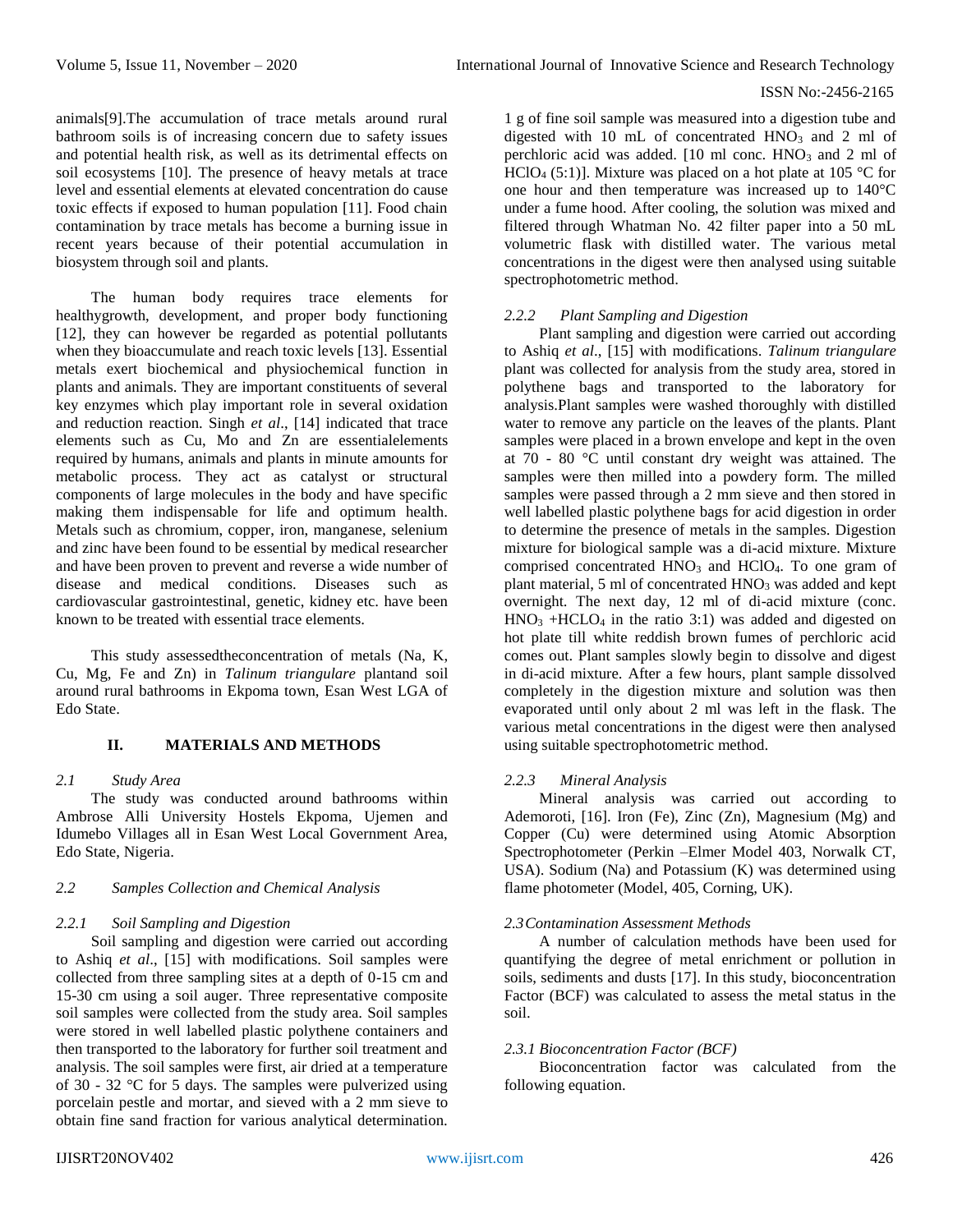#### ISSN No:-2456-2165

$$
BCF = \frac{\text{Concentration of heavy metal in plant}}{\text{Concentration of heavy metalin soil}}
$$

# **III. RESULTS AND DISCUSSION**

#### *3.1Results*

The results for the metal analysis in the soil and plant samples obtained for this research are reported in mean and standard deviation.

#### *3.1.1 Heavy Metal Concentration in Soil Sample*

The metal concentration level in soil samples obtained from around bathrooms in the study areas as shown in Table 1 revealed magnesium as the metal with the highest concentration for all metals analysed and represented in Figure 1, with the highest recorded from AAU hostel sample having the  $(23.90+0.09 \text{ mg/kg})$  while the least was Cu  $(0.09+0.15$ mg/kg) recorded from Ujemen. Mean total concentrations of the elements analysed from the soil sample decreased in the order:  $Mg > K > Na > Fe > Zn > Cu$ .

| Table 1: Results for metal in soil sample |                 |                                    |                |                |                  |  |
|-------------------------------------------|-----------------|------------------------------------|----------------|----------------|------------------|--|
| S/N                                       | $METAL$ (mg/kg) | <b>AAU HOSTEL</b><br><b>UJEMEN</b> |                | <b>IDUMEBO</b> | <b>EU VALUES</b> |  |
|                                           | Na              | $1.28 + 0.11$                      | $3.57+0.90$    | $2.96 + 0.34$  |                  |  |
|                                           |                 | $6.10+0.18$                        | $4.63 + 0.1$   | $10.05 + 0.00$ |                  |  |
|                                           |                 | $0.14 + 0.10$                      | $0.09 + 0.15$  | $1.01 + 0.01$  | 130-140          |  |
|                                           | Mg              | $23.90+0.09$                       | $14.78 + 0.45$ | $18.78 + 0.11$ |                  |  |
|                                           | Fe              | $0.85 + 0.90$                      | $2.52+0.32$    | $1.90 + 0.10$  |                  |  |
|                                           | Zn              | $0.68 + 0.00$                      | $3.42 + 0.71$  | $0.95 + 0.12$  | 300              |  |



**Figure 1: Metal concentrations in soil samples analysed**

# *3.1.2 Metal Concentration in Talinum triangulare*

The metal concentration level in *Talinum triangulare* sample obtained from around bathrooms area as shown in Table 2 revealed that the highest metal concentration was found in potassium  $(K)$  (163 $\pm$ 0.10 mg/kg) from AAU hostel while the least was copper (Cu)  $(0.21 \pm 0.00 \text{ mg/kg})$  also from AAU hostel as represented in Figure 2. Mean total concentrations of the elements analysed from the soil sample decreased in the order:  $K > Mg > Na > Fe > Zn > Cu$ .

| <b>Table 2: Results for metal in plant</b> ( <i>Launum triangulare</i> ) |                 |                   |                |                |         |  |
|--------------------------------------------------------------------------|-----------------|-------------------|----------------|----------------|---------|--|
| S/N                                                                      | $METAL$ (mg/kg) | <b>AAU HOSTEL</b> | <b>UJEMEN</b>  | <b>IDUMEBO</b> | WHO/FAO |  |
|                                                                          | Na              | $5.30+0.12$       | $10.32 + 0.00$ | $18.90 + 0.12$ |         |  |
|                                                                          |                 | $163.40 + 0.10$   | $20.42+0.13$   | $90.45 + 0.81$ |         |  |
|                                                                          | Ċu              | $0.21 + 0.00$     | $1.72 + 0.90$  | $3.56 + 0.30$  | 30      |  |
|                                                                          | Mg              | $73.00 + 0.32$    | $43.67 + 0.14$ | $20.11 + 0.11$ |         |  |
|                                                                          | Fe              | $1.27 + 0.01$     | $2.34 + 0.55$  | $5.21 + 0.20$  | 48      |  |
|                                                                          | Zn              | $0.43 + 0.11$     | $1.20 + 0.73$  | $1.10+0.12$    | 60      |  |

| Table 2: Results for metal in plant (Talinum triangulare) |  |  |  |  |  |  |
|-----------------------------------------------------------|--|--|--|--|--|--|
|-----------------------------------------------------------|--|--|--|--|--|--|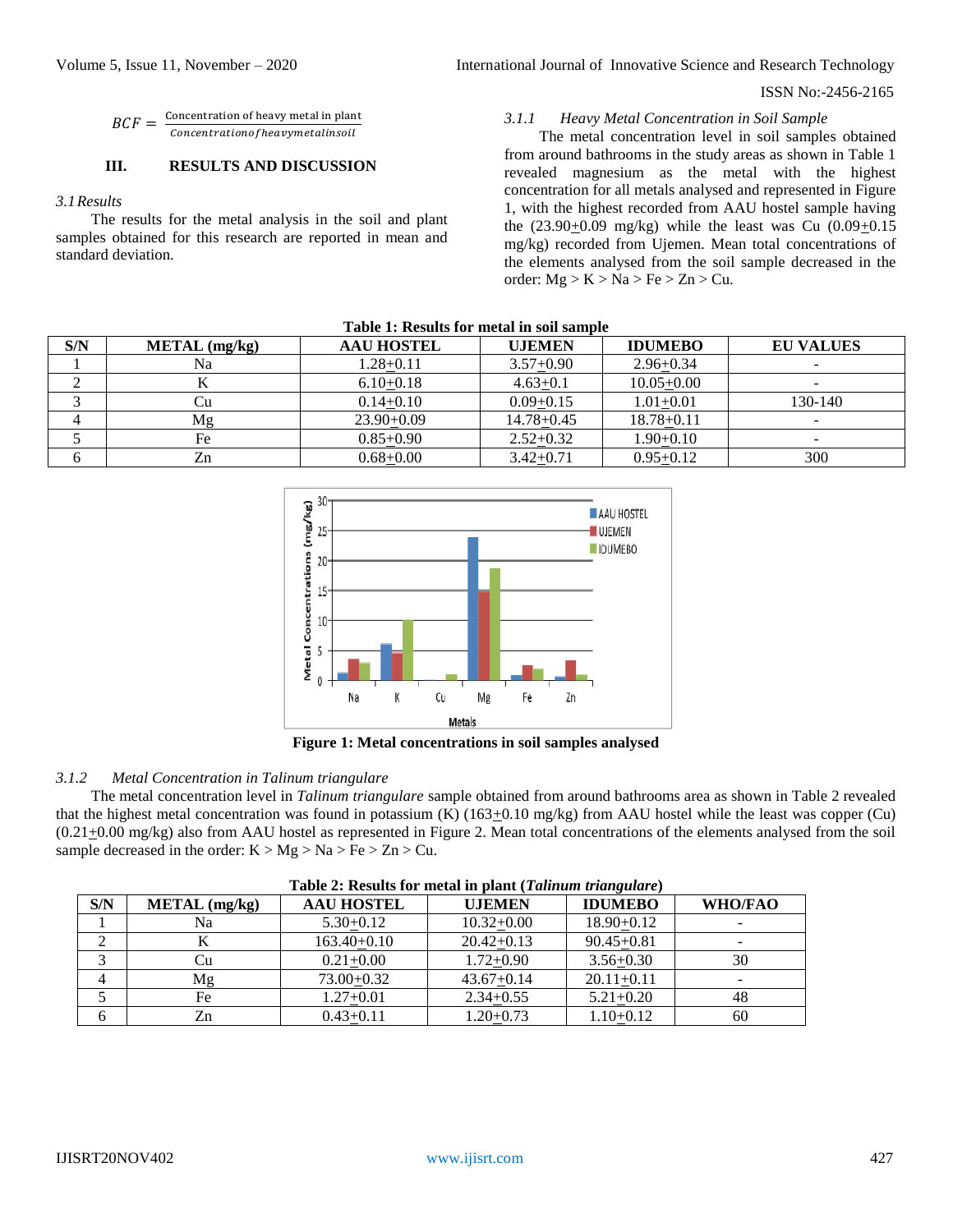ISSN No:-2456-2165



Figure 2: Metal concentrations in plant (*Talinum triangulare*) samples analysed

# *3.1.3 The Bioconcentration Factor (BCF)*

The result for the bioconcentration factor is shown in Table 3 below.

| S/N | <b>METAL</b> (mg/kg) | <b>AAU HOSTEL</b> | <b>UJEMEN</b> | <b>IDUMEBO</b> |
|-----|----------------------|-------------------|---------------|----------------|
|     | Na                   | 4.14              | 2.89          | 6.39           |
|     |                      | 26.72             | 4.41          |                |
|     |                      | 1.50              | 19.11         | 5.52           |
|     | Λg                   | 3.05              | 2.95          | 1.07           |
|     | Fe                   | l.49              | 0.93          | 2.74           |
|     | Zn                   | 0.63              | 0.35          |                |

**Table 3: Results for metal bioconcentration factor**

### *3.1.4 The Correlation Coefficient*

Correlation coefficient was used to assess the relationship that existed between the metals in the soil and plant. The Pearson Correlation Coefficient, r, was used. There were positive correlation between soil and plant for all the metals in all the investigated areas.

### *3.2Discussion*

Metal released into the surrounding areas of the bathroom are often bio-accumulated in the plants around these bathroom. Metal concentrations in plants vary with plant species [18]. Plant uptake of heavy metals from soil occurs either passively with the mass flow of water into the roots, or through active transport crosses the plasma membrane of root epidermal cells. Under normal growing conditions, plants can potentially accumulate certain metal ions an order of magnitude greater than the surrounding medium [19].

The [ions](https://en.wikipedia.org/wiki/Ion) responsible for salination are: Na<sup>+</sup>, K<sup>+</sup>, Ca<sup>2+</sup>,  $Mg^{2+}$  and Cl<sup>-</sup>. Human practices can increase the salinity of soils by the addition of salts in irrigation water and also runoff water from bathrooms with contains soap formed from the aforementioned elements. The consequential effect of soil salinity includes increased leaching of metals, especially copper, cadmium, manganese and zinc among others [20].

The major source that attributed to the concentration of sodium and potassium measured was from the soap and detergent which are produced from caustic soda (NaOH) and

KOH as a major raw material for soap manufacturing and sodium citrate and sodium silicate for liquid detergents; and naturally from sodium salts. Too much sodium have identified as a risk factor for high blood pressure [9].Potassium is one of important macronutrient elements necessary for plant growth that is absorbed in the form of  $K^+$  ion [9].

The concentration of copper ion recorded in the soil at the study area was below the WHO/FAO [21] permissible limit as represented in Table 1. The value recorded was within the normal range required by plants in the natural soil concentration. The concentration of copper recorded in this study was lower than 47.0 mg/kg reported by Fisseha *et al*. [22] and 22.14 mg/kg by Babatunde *et al*. [23] around an oil depot at Jos in Nigeria. Higher concentration of copper can be toxic especially when leached into water body or bioaccumulated in plant which can be ingested. Contamination of drinking water with high level of copper may lead to chronic anemia. Copper accumulates in liver and brain. Copper toxicity is a fundamental cause of Wilson's disease [24].

Iron is considered the key metal in energy transformations needed for syntheses and other life processes of the cells [25]. The highest concentrations of iron in the soil and plant samples were recorded as 2.52+0.32 mg/kg at Ujemen and 5.21+0.20 mg/kg at Idumebo respectively and were below the WHO/FAO recommended level of iron as represented in Tables 1 and 2 respectively. The iron oxide that is present in soil is dependent upon the moisture content, pH,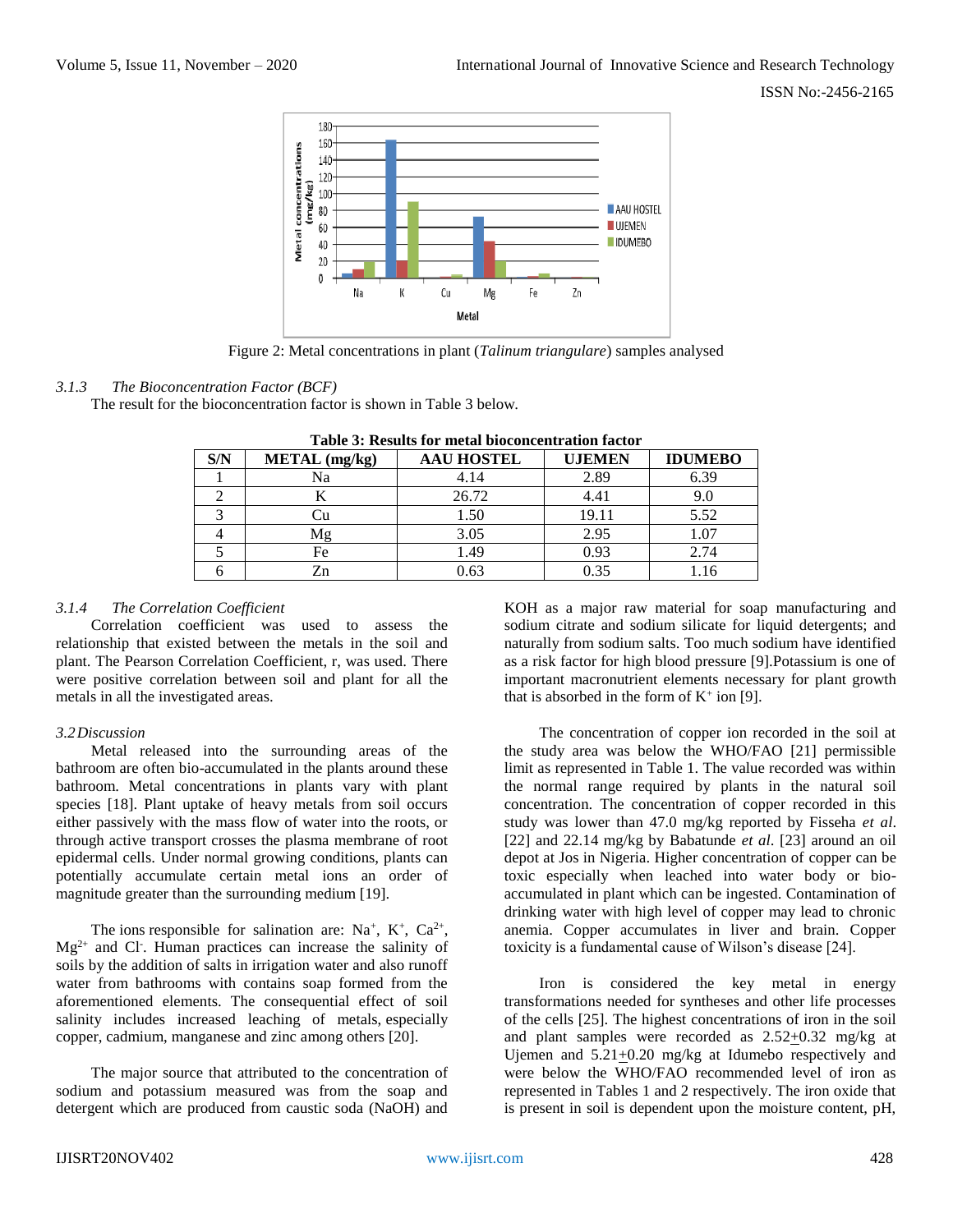and oxygen content of the soil. In wet, but oxic soil conditions, the iron oxide typically would exist in the hydrated ferric oxide state [26]. The solubility of inorganic Fe in wellaerated soils is controlled by the dissolution and precipitation of  $Fe^{+3}$  oxides. As previously stated, the concentration of  $Fe^{+3}$ is related to pH, as pH increases from 4 to 8 [27]. High  $HCO<sub>3</sub>$ concentrations decrease the availability of Fe in calcareous soils [28].Iron is considered a plant micronutrient. Iron is absorbed by plants as the ferrous ion  $(Fe^{+2})$ , which is necessary for the formation of chlorophyll and functions in some of the enzymes of the plant's respiratory system.

Zinc is one of the important trace elements that play a vital role in the physiological and metabolic process of many organisms [29]. Zinc is an essential trace element for bacteria, plants and animals including humans.Nevertheless, higher concentrations of zinc can be toxic to the organism. However zinc deficiency might result in significant reduction in crop yields and quality. In fact, yield can even be reduced by over 20% before any visual symptoms of the deficiency occur. Anaerobic, waterlogged among other conditions are widely responsible for zinc deficiency in soil which was evident in the soil sample analysed  $(3.42 \pm 0.71 \text{ mg/kg})$  as highest at Ujemen which also manifested in the plant sample analysed  $(1.20\pm0.73 \text{ mg/kg})$ . The concentrations were below permissible limit set by WHO/FAO.

Bioconcentration factor (BCF) can be used to assess a plant's potential for phytoremediation purposes. The analysis revealed that the plant around the study area have BCF values for all the metals analysed higher than 1 except for Zn (0.35) at Ujemen. Plants having BCF values less than one have limited ability to accumulate, translocate and phytoextract heavy metals [30].

In an attempt to understand the relationship between the concentrations of corresponding metals evaluated from the soil and plant sample, the Pearson Correlation Coefficient, r, was determined to be 0.46, 0.95 and 0.44 for AAU hostel, Ujemen and Idumebo respectively which were positive correlations between soil and plant for all the metals in all the investigated areas. The results of positive correlation between soil and plants have been supported by earlier research findings by [31] and [32] that, these positive relations indicate that plants take in nutritional elements from the soil through their roots. However, negative correlation gives a strong suspicion to the fact that some elements might be assimilated through other organs of the plants other than their roots. Such elemental intake may be directly through atmospheric deposition.

# **IV. CONCLUSION**

The findings in this study shows that plant in the vicinity of bathroom has relatively high alkaline metal concentrations though are within the permissible limit. This study confirms a relationship between the concentration of metals in the plant and soils. Consequently, it can be concluded that consumption of plants around bathroom vicinity can results in bioaccumulation of these metals which could have adverse effects on animals and man that utilizes them as food. The study also revealed that, plant in this study can be subjected to further research and assessment on its phytoremediation abilities as it has bioaccumulation factor >1.

# **V. COMPETING INTERESTS**

There is no conflict of interest

#### **REFERENCES**

- [1]. K. Sardar, R. Shafiqur, K.A. Zeb, K.M. Amjad, and S.M. Tahir,"Soil and vegetables enrichment with heavy metals from geological sources in Gilgit, northern Pakistan",*Ecotoxicol. Environ. Saf*., vol. 73, pp. 1820– 1827, 2010.
- [2]. R. Singh, N. Gautam, A. Mishra, and R. Gupta, "Heavy metals and living systems: an overview," *Indian Journal of Pharmacology*, vol. 43, no. 3, pp. 246–253, 2011.
- [3]. M. Jaishankar, T. Tseten, N. Anbalagan, B. B. Mathew, and K. N. Beeregowda, "Toxicity, mechanism and health effects of some heavy metals" *Interdisciplinary Toxicology*, vol. 7, no. 2, pp. 60– 72, 2014.
- [4]. P. B. Tchounwou, C. G. Yedjou, A. K. Patlolla, and D. J. Sutton, "Heavy metal toxicity and the environment," in Molecular, Clinical and Environmental Toxicology, vol. 101, pp. 133–164, Springer, Basel, Switzerland, 2012.
- [5]. R.K. Sharma, M. Agrawal, and F. Marshall, "Heavy metal contamination of soil and vegetables in suburban areas of Varanasi, India",*Ecotoxicol. Environ. Saf*. Vol. 66, 258–266, 2007.
- [6]. N. Shaheen, N.M. Irfan, and I.N. Khan, "Presence of heavy metals in fruits and vegetables: Health risk implications in Bangladesh",*Chemosphere*, 152, 431– 438, 2016.
- [7]. O.O. Odukoya, O. Bamgbose, and T.A. Arowolo, "Heavy metals in topsoil of Abeokuta dumpsites". *Journal of Pure and Applied Science,* vol. 6, no. 4, pp. 467 - 472, 2000.
- [8]. B.J. Alloway, "Heavy metals in soils". Halsted Press, John Wiley and Sons Inc. London, UK. 240. 1996.
- [9]. T. Mekonnen, T. Dereje and G.Gosa,"Assessment of the level of some physico-chemical parameters and heavy metals of Rebu river in oromia region, Ethiopia". *J His Arch & Anthropol Sci.* vol. 2, no. 3, pp.:146-150, 2018.
- [10]. A. Qishlaqi, and F. Moore, "Statistical analysis of accumulation and sources of heavy metals occurrence in agricultural soils of Khoshk river Banks, Shiraz, Iran", *American –Eurasian Journal of Agriculture and Environment Science*, vol. 2, pp. 565-573, 2007.
- [11]. F. Fong, C. Seng, A. Azan, and M. Tahir, "Possible source and pattern distribution of heavy metals content in urban soil at Kuala Terengganu Town Centre", *The Malaysian Journal of Analytical Sciences,* vol. 12, pp. 458-467, 2008.